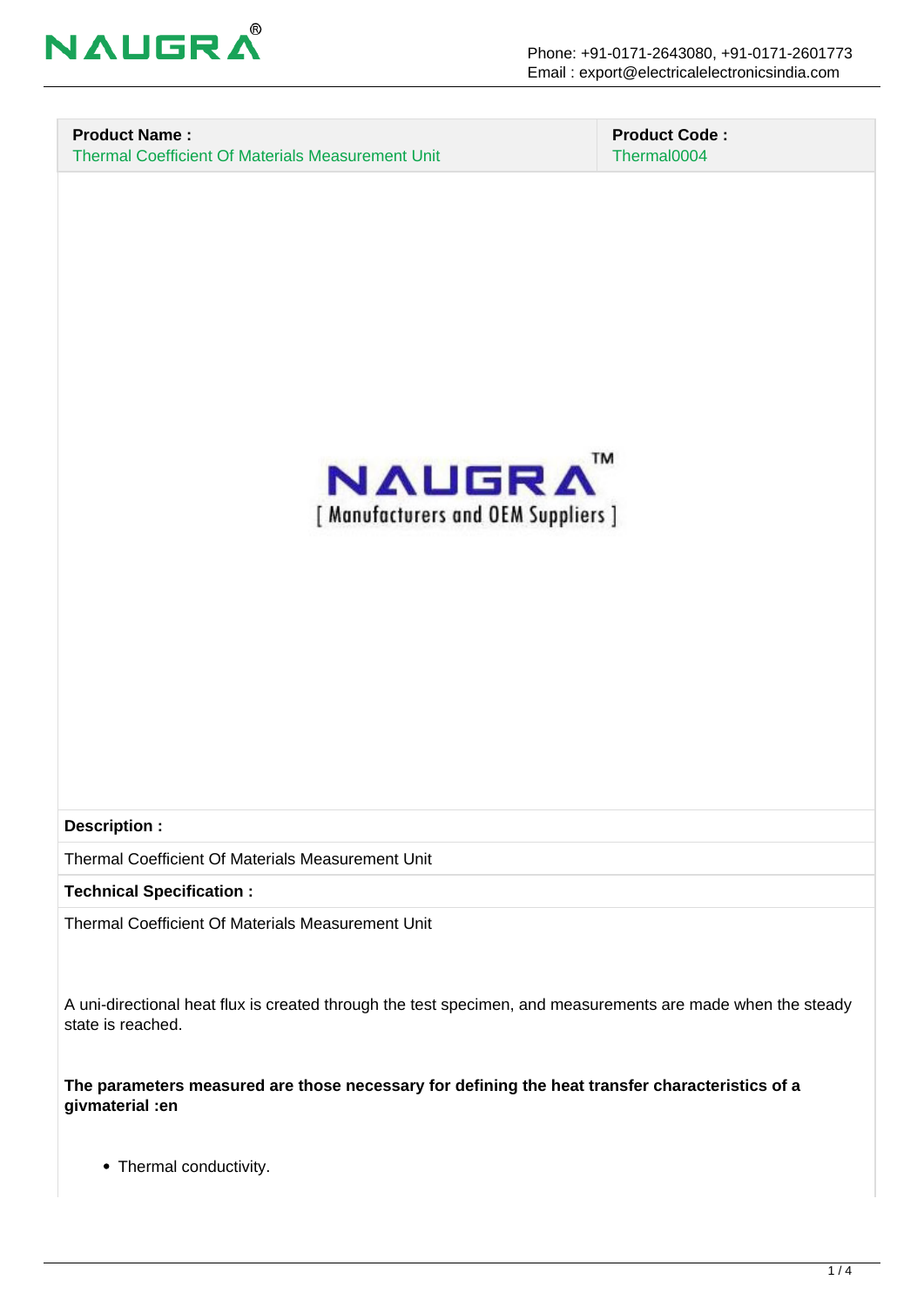- Thermal diffusivity.
- Specific heat.

**NAUGR** 

- Measurements can be made more rapidly than by other methods, for one or two samples depending on the selected configuration of the test unit (3 options are available).
- The units have many applications for teaching, research and industrial testing.

## **Tests and experiments**

The measurement unit can be used to determine the thermal coefficients of homogeneous or heterogeneous materials and liquids, with one or two test boxes depending on the tests to be carried out.

In the case of liquids or granular materials (powders or sand) the samples are placed in an hermetic box, with copper plates on the upper and lower surfaces.

Normal test temperatures are near ambient, but if required, materials can be tested at temperatures up to 80°C. The specimen dimensions are 270 x 270 mm, with thickness varying from 30 to 70 mm.

## **Typical applications :**

**a) Laboratory experiments and students projects :**

Using a twin-box system and depending on the types of boxes used.

- Simultaneous measurements of thermal conductivity, l, on materials.
- Comparison of steady-state temperature differences for two specimens.
- Studies of temperature responses to transient conditions.
- Measurements of heat transfer coefficient, K, on both faces of a specimen.
- Measurements of thermal diffusivity, a.

#### **b) Research :**

Study of thermal characteristics of homogeneous and heterogeneous materials, as a function of their composition. Verification of theoretical models and empirical relations.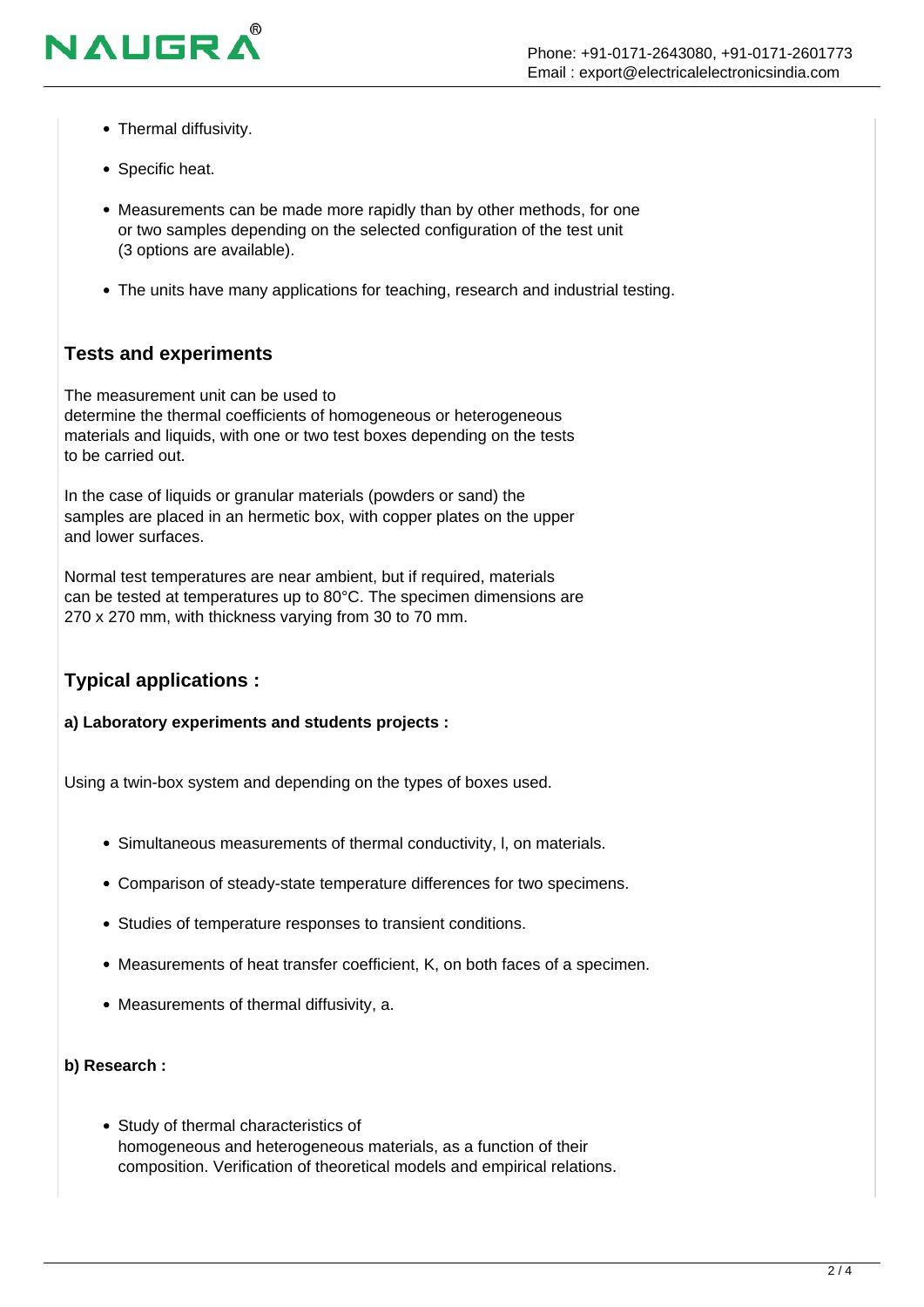

- Study of characteristics as a function of material water content.
- Evaluation of ageing effects on thermal characteristics.

# **c) Routine testing :**

With a twin-box unit, measurements on up to 6 to 8 specimens per day can be carried out. The unit is suited for repetitive measurements on building and insulating materials, sand, powders, liquids for the food industry, etc.

## **Technical specifications**

#### **The measurement unit comprises :**

- A heavily insulated test cell maintained at a low temperature (approx.  $-5^{\circ}$ C) by means of a cooler through which passes a water-glycol solution, which is cooled by means of a cryostat.
- One or more specimen test boxes, depending on the selected configuration :

for thermal conductivity measurements, the box is fitted with a flat heater element on its upper internal face. The heat flux is controlled by a rheostat. for thermal diffusivity measurements, the test box which has internal reflecting surfaces, is fitted with an incandescent lamp. A heat flux is emitted for a few seconds by means of the lamp.

- The specific heat is determined from measurements of the thermal conductivity and diffusivity.
- The cables from the temperature probes and the heater element are connected to the measurement console through a terminal box.

## **Equipment Package :**

- Single box test unit for measurements of thermal conductivity or diffusivity.
- Complement for measurements of thermal diffusivity.
- Twin box test unit, for simultaneous measurements of thermal conductivities of two specimens or conductivity and diffusivity.
- Each unit is supplied complete with a measurement console.

## **Dimensions and weight**

1200 x 1000 x 800 mm, 25 kg